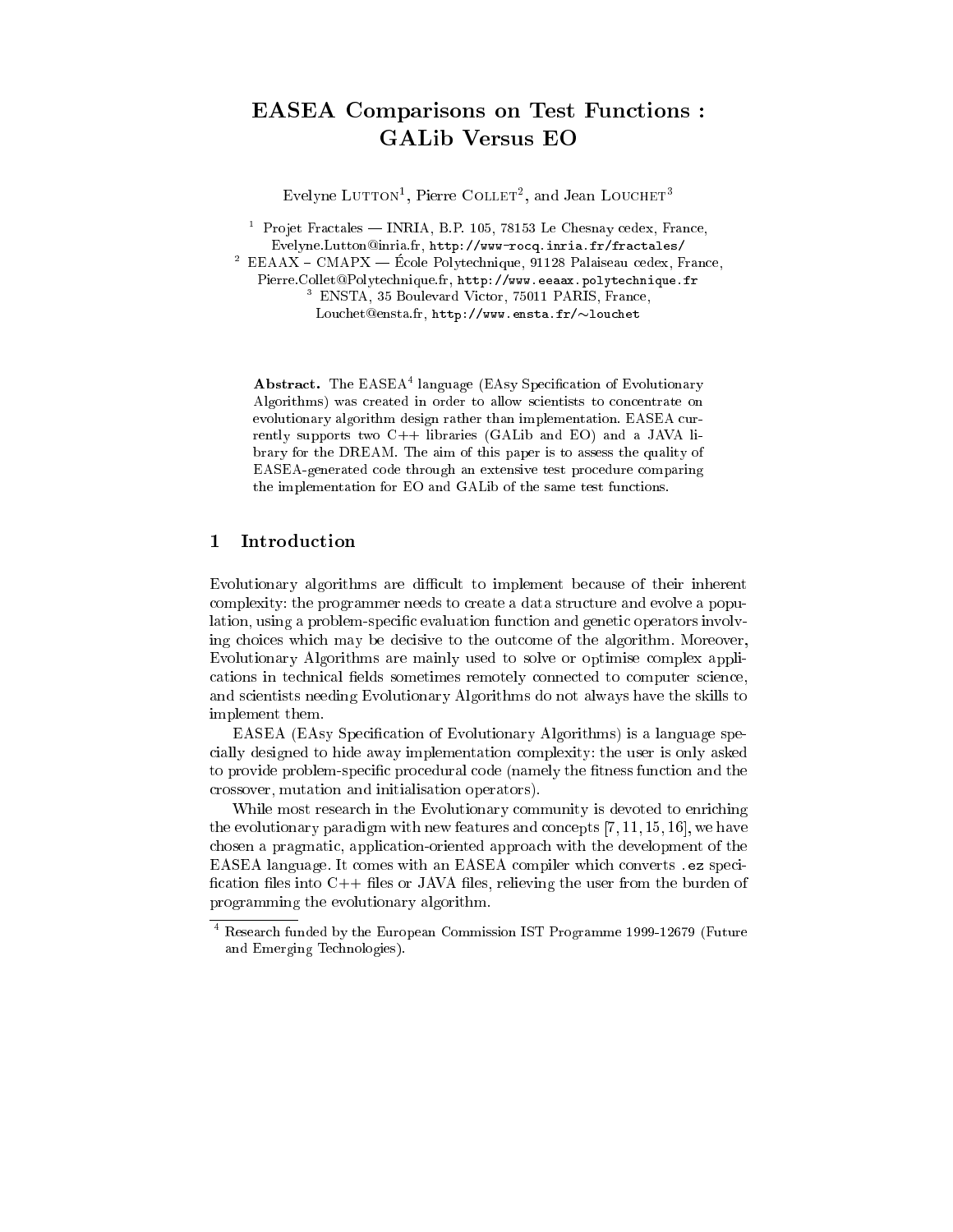## 2 Presentation of EASEA

In theory, a good enough specification language would allow to implement an algorithm using any library apable of implementing the des
ribed evolutionary algorithm. Therefore, the EASEA ompiler had to be able to generate ode for several libraries, not only to prove its generality, but for other reasons as well:

- { All libraries have dierent features. Let us onsider GALib, EO and DREAM:
	- GALib is extensively used although its limited flexibility betrays its old design (only one mutator and Xover, no tournament replacement, ...)
	- $\bullet$  EO offers a full object-oriented template approach allowing it to be much more versatile, although it is still a young library (v0.9xxx) and it does not naturally support distribution over islands, for instan
	e,
	- DREAM is written over a fully distributed ar
	hite
	ture, but it is still a rough prototype, so its evolutionary library is still very minimal.

By supporting many different underlying libraries, EASEA users have access to a superset of all available features. If a user needs a feature absent from a library, he is dire
ted towards the library hosting the feature.

- ommunity at the second libraries of the second community at the second contract of the second second products. A team using GALib may recompile an EASEA file which was created for an EO environment. Results of different teams can then be compared on identi
al ma
hines and environments.
- { Similarly, appending an EASEA des
ription of an algorithm to a resear
h paper or to a web page will allow any user to re
ompile the program in his own environment provided one of the supported libraries is installed.

When the EASEA project started within the EVO-Lab research action, in January 1999, the GALib [5]  $C++$  library was chosen as a first target, as it was already stable and used by many programmers around the world. The first EASEAv0.1 ompiler for GALib was released in september 1999.

Then, the European EO C++ library [3] began to converge towards more stable versions, and EO was hosen as a se
ond target. The EASEA Millennium Edition  $(v0.6)$  was the first release (in January 2001) which could indifferently generate ode for either GALib or EO.

Finally, the EASEA v0.7 prototype is now able to produce JAVA code for the DREAM (Distributed Resource Evolutionary Algorithm Machine [6]).

## 3 Time for tests

As a consequence, the same algorithm described in a .ez file can be automatically converted into a source file using the GALIb  $C_{++}$  library, the EO  $C_{++}$  library or the DREAM JAVA library. This unique tool raises many natural questions, among whi
h:

1. Is the quality of the EASEA code generation equivalent for the different libraries?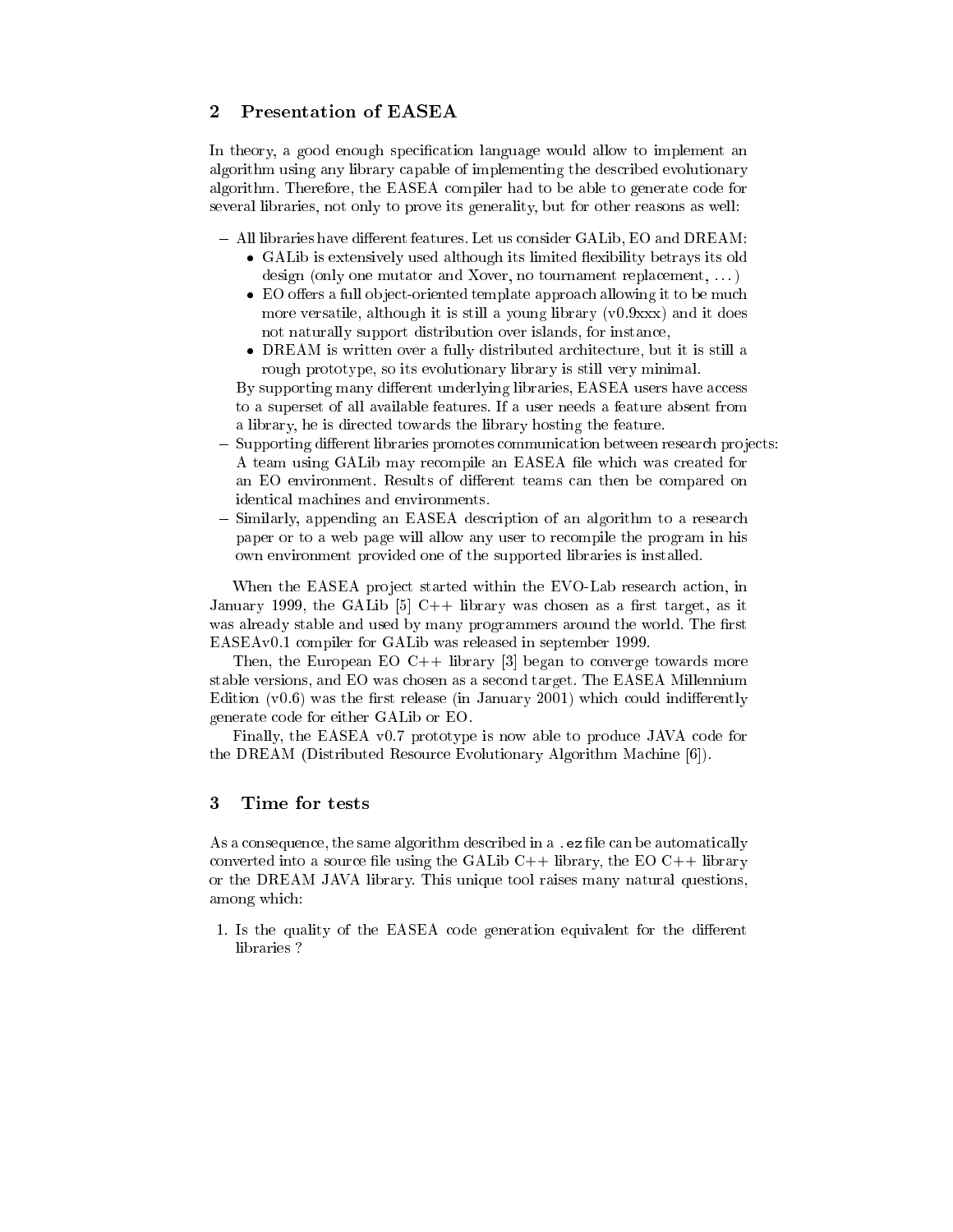- 2. What about comparing the respective performances of different libraries?
- 3. Is there any difference between an EASEA-coded algorithm and the same algorithm oded by a human programmer using the same library ?

Extensive tests must be elaborated to answer these basi questions.

#### 3.1Choosing tests

EASEA can create code for two  $C++$  libraries and one JAVA library. As a starting point, it seems more sensible to compare the two  $C_{++}$  implementations, rather than to introduce other unknown factors by adding a  $JAVA/C++$ ompetition, allowing us to use exa
tly the same ompiler with the same options.

Full ompetition: EO and GALib are totally dierent libraries, with dierent features. A way to compare both libraries would be to use freely all available features of each library to show that solving a particular problem takes X seconds using GALib with GALib-specific algorithms and parameters, and Y seconds using EO with EO-specific algorithms and parameters. Making such a comparison would be very difficult, as it would be necessary to find the optimal way of solving the problem with  $GAL$ ib and demonstrate it is optimal  $\rightarrow$  very difficult task as there are clearly a great number of different ways to implement a same problem— and do the same with EO, before it is possible to compare execution times between the two libraries. Moreover, this would still rely on the quality of the code generation of the EASEA compiler: Matthew Wall may find a much more efficient way to code the problem as he knows his GAL iblibrary inside out, and the same ould be said for Mar S
hoenauer with the EO library, for instan
e. Therefore, su
h a test would have mixed two issues: the quality of the EASEA code generation and the capacities of the two different libraries to solve the problem. EO winning over GALib would have meant that an EASEA-EO implementation would be faster than an EASEA-GALib implementation, even though it ould be possible that a S
hoenauer-EO implementation would be slower than a Wall-GALib implementation.

Competition on ommon features: Su
h a ompetition tries to ompare comparable things as we have already decided to do when we chose not to compare a C++-based library and a JAVA-based library. The idea is to pi
k up ommon features between the libraries and ompare them over a set of ommon test functions, using the same .ez source file. The possibility that Wall-GALib or S
hoenauer-EO implementations give mu
h better results than EASEA-GALib or EASEA-EO implementations is then greatly redu
ed, as all parameters, all operators (sele
tion, repla
ement) and all algorithms are imposed beforehand. In such conditions, the EASEA code generation process is very close to human-code generation as EASEA uses man-made templates. In fact, the EO template file was programmed by Marc Schoenauer, which means that apart from the fitness function and mutation/crossover operators (specific to the test function), an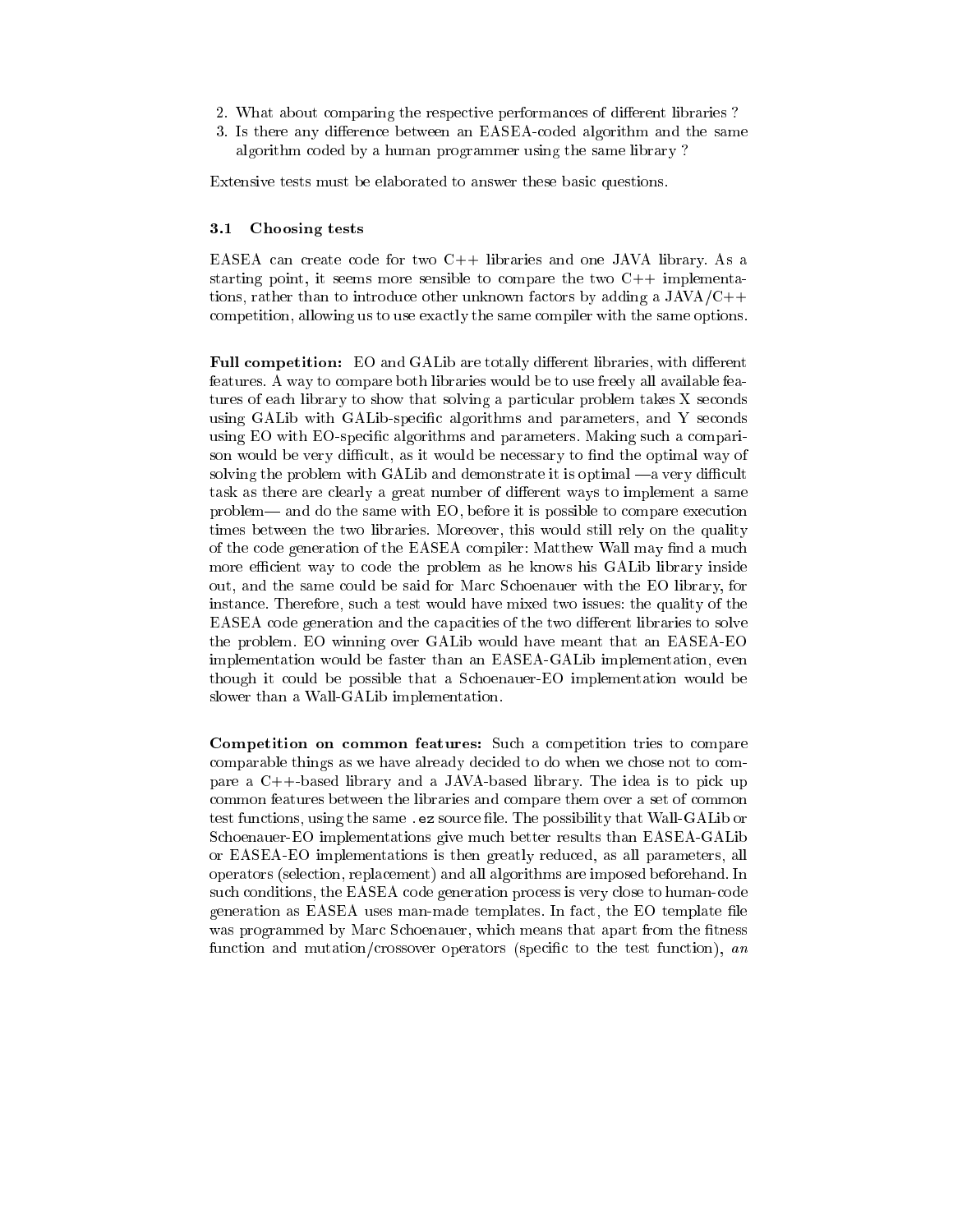EASEA-EO user actually has his evolutionary algorithm coded by Marc Schoenauer. As a conclusion, although the result of this testbench will indeed compare the EASEA-EO and EASEA-GALib implementation of the same evolutionary algorithm, the fact that they are so close to human implementation enables to use EASEA to actually compare the performances of the libraries.

## 4 Weierstrass-Mandelbrot test-fun
tions

Irregularity has been experimentally and theoretically identified as an EA "difficulty" factor. This is why "fractal" functions, such as the Weierstrass-Mandelbrot ones, have been used in  $[9, 8]$  to experimentally confirm theoretical analysis of irregularity influence on deception, taking advantage of their uniform regularity over the sear
h spa
e. Holder exponents have been established as a relevant measure of irregularity and de
eption, and as a basis to many fra
tal analysis methods, espe
ially in the domain of signal analysis.



Fig. 1. 1D Weierstrass Test functions with increasing irregularities, the horizontal line represents the maximal value (attained in 0.)



Fig. 2. 2D Weierstrass Test functions with increasing irregularities, the horizontal line represents the maximal value (attained in 0.)

Weierstrass-Mandelbrot functions, which are defined as:

$$
W_{b,h}(x) = \sum_{i=1}^{\infty} b^{-ih} \sin(b^i x)
$$
 with  $b > 1$  and  $0 < h < 1$ 

depend on a parameter  $h$ , which can be viewed as being the global Hölder exponent of the function (it is also equal to  $2-d$ , where d is the "fractal dimension" of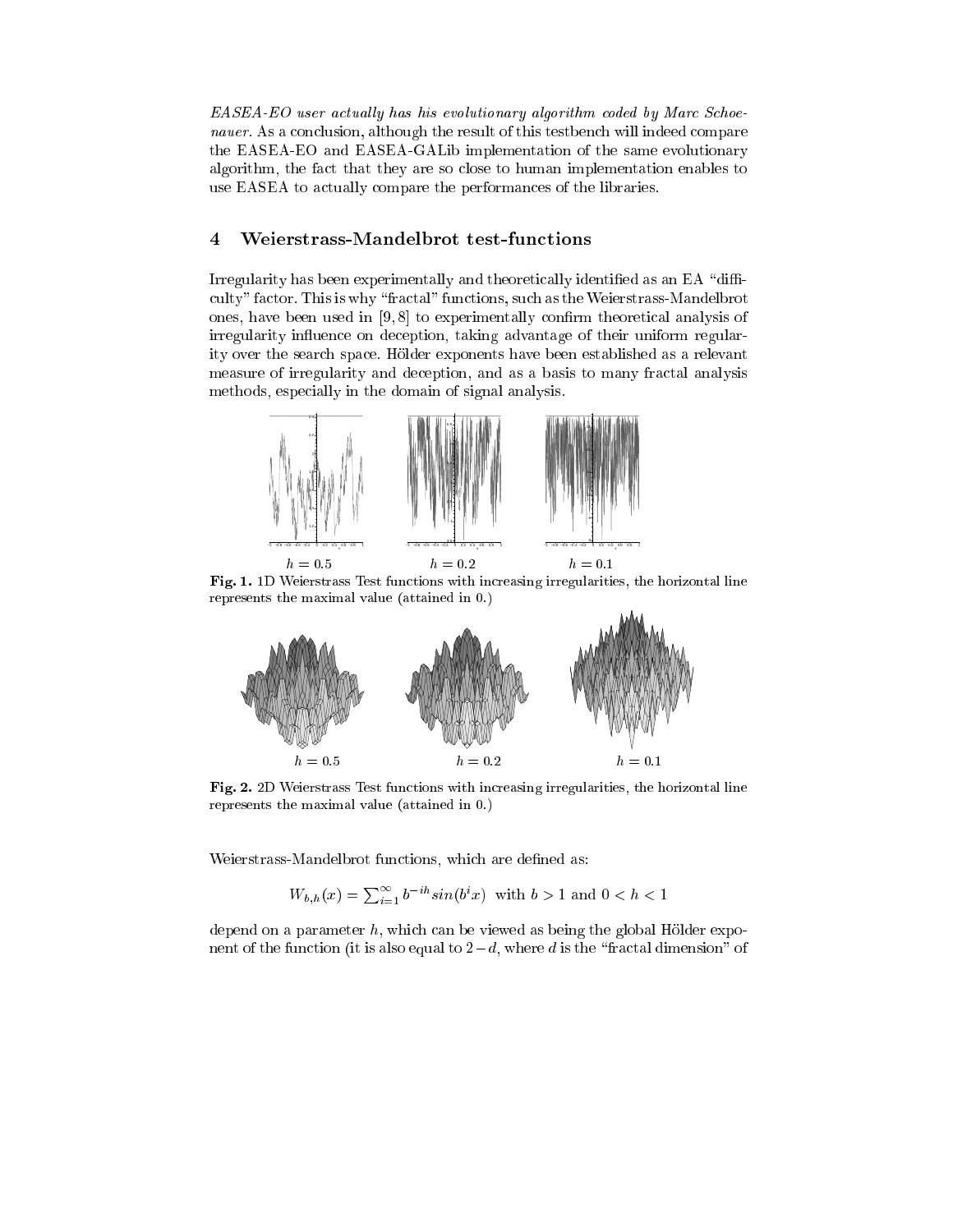the graph of the fun
tion). Weierstrass-Mandelbrot fun
tions are very irregular for small values of h, and become smoother as h tends to 1, see figures 1 and 2.

Therefore, we used these fun
tions as ontrolled regularity test fun
tions in the experiments presented below. In the case of maximisation, we compute an upper bound of  $W_{b,h}$ , which is  $MaxVal = \sum_{i=1}^{\infty} b^{-ih}$ , and thus maximise:

 $WM_{b,h}(x) = MaxVal - |W_{b,h}(x)|$  with  $b > 1$  and  $0 < h < 1$ 

 $W_{b,h}(x) = 0$ , thus  $WM_{b,h}(x)$  is always positive and is maximal at 0. with value *MaxVal.* In the minimisation case, we directly use  $|W_{b,h}(x)|$ . Similarly, for a 2D sear
h spa
e we maximise:

$$
WM2D_{b,h}(x) = 2 * MaxVal - |W_{b,h}(x)| - |W_{b,h}(y)|
$$
 with  $b > 1$  and  $0 < h < 1$ 

or minimise  $|W_{b,h}(x)| + |W_{b,h}(y)|$ .

#### 4.1 Experimental results

The following experimental settings (see weiermax.ez in appendix) were used:

- { real-en
oded genome <sup>x</sup> <sup>2</sup> [1:; 1:℄,
- { plus stragegy (population sizes and number of generation spe
ied for ea
h table),
- $t$  to definition, with the tournament size  $\tau$  (labeled  $\tau$  ), or Roughester Wheel, with no scaling (labeled "RW"),
- entri baryon baryon baryon baryon baryon baryon baryon baryon baryon baryon baryon baryon baryon baryon baryon baryon baryon baryon baryon baryon baryon baryon baryon baryon baryon baryon baryon baryon baryon baryon baryon
- ${\bf u} = {\bf u}$ mutation (labeled "ad"),  $[13, 14]$

Results in tables 1 to 8 show the mean value over 20 runs.

## 5 Other test-fun
tions

We used classical functions from http://www.geatbx.com/docu/fcnindex.html onveniently s
aled so that their global optimum be naught (see tables 5 to 7),

### 6 Con
lusion and future work

The numerous tests conducted in this paper allow to answer some of the questions raised in se
tion 3:

1. All in all, both libraries give very omparable results (although EO's appear to be slightly more accurate -see AckleyPath- maybe due to different implementations of the random number generator). We were not able to explain the results of Rosenbro
k 500 and Griewangk 500 where EO results are mu
h worse than GALib (see tables 5 and 6).

This leads us to one of the main conclusion of this paper, which has shown on a significant number of tests that EASEA does indeed create comparable  $evolutionary$  algorithms using  $GALib$  and  $EO$  out of the same source file.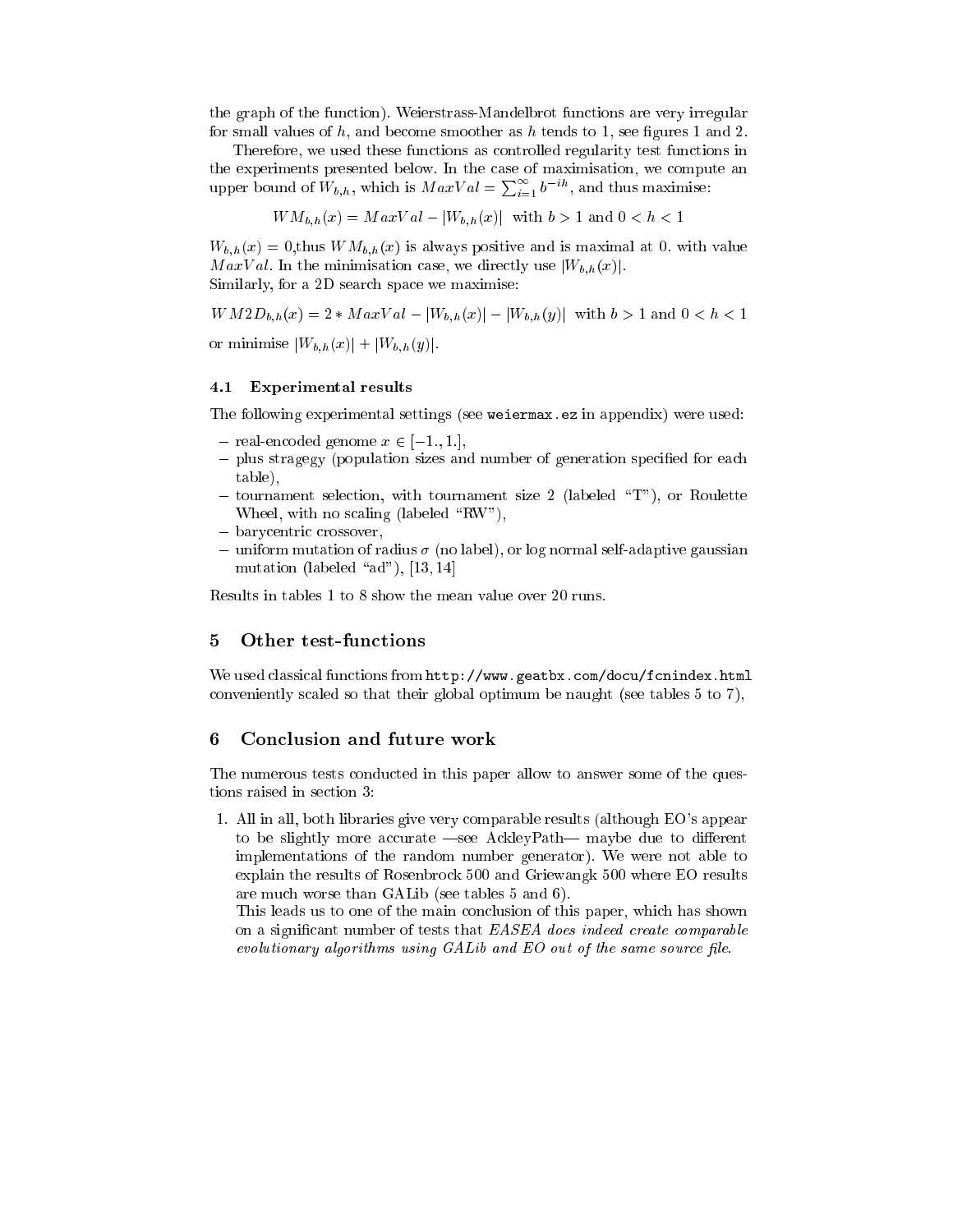|                  |             |                | GALib          | EО                                                                                                                 |                |
|------------------|-------------|----------------|----------------|--------------------------------------------------------------------------------------------------------------------|----------------|
| $\boldsymbol{h}$ | Algorithm   | best value     | CPU time       | best value                                                                                                         | CPU time       |
|                  |             | $Mean(\sigma)$ | $Mean(\sigma)$ | Mean( $\sigma$ )                                                                                                   | $Mean(\sigma)$ |
| 0.5              | $\mathbf T$ | 0.9996(0.0017) |                | $[0.2435(\theta.0073)]]1.0000(\theta.0000)$ $[0.2540(\theta.0092)$                                                 |                |
| 0.5              | RW          |                |                | $1.0000(0.0000)$ $0.2480(0.0112)$ $  1.0000(0.0000)$ $ 0.2675(0.0109)$                                             |                |
| 0.5              | $T + ad$    |                |                | $(1.0000(\theta.0000)   0.2605(\theta.0097)    1.0000(\theta.0000)   0.2700(\theta.0077))$                         |                |
| 0.5              | $RW + ad$   |                |                | $(1.0000(0.0000) 0.2625(0.0083) 11.0000(0.0000) 0.2830(0.0105))$                                                   |                |
| 0.4              | T           |                |                | $(1.0000(\theta.0001)[0.2610(\theta.0054)][1.0000(\theta.0000)[0.2755(\theta.0175)]$                               |                |
| 0.4              | RW          |                |                | $(1.0000 \, (\theta.0000) \,   0.2615 \, (\theta.0096) \,    1.0000 \, (\theta.0000) \,   0.2825 \, (\theta.0141)$ |                |
| 0.4              | $T + ad$    |                |                | $(1.0000(0.0000)   0.2750(0.0059)   1.0000(0.0000)   0.2835(0.0142)$                                               |                |
| 0.4              | $RW + ad$   |                |                | $(1.0000(\theta.0000)   0.2790(\theta.0070)    1.0000(\theta.0000)   0.2965(\theta.0085))$                         |                |
| 0.3              | Т           |                |                | $[0.9902(\theta.0141) \ 0.2680(\theta.0081) \ 0.9912(\theta.0123) \ 0.2760(\theta.0139)]$                          |                |
| 0.3              | RW          |                |                | $[0.9959(\theta.0096)[0.2675(\theta.0070)][0.9956(\theta.0103)[0.2860(\theta.0086)]$                               |                |
| 0.3 <sub>l</sub> | $T + ad$    |                |                | $[0.9917(\theta.0126) \, 0.2850(\theta.0087) \, 0.9943(\theta.0110) \, 0.2890(\theta.0118)]$                       |                |
| 0.3              | $RW + ad$   |                |                | $[0.9955(\theta.0085)[0.2805(\theta.0074)][0.9963(\theta.0079)[0.3000(\theta.0089)]$                               |                |
| 0.2              | T           |                |                | $[0.9998(0.0002) 0.2615(0.0079) 0.9996(0.0009) 0.2780(0.0150)$                                                     |                |
| 0.2              | <b>RW</b>   |                |                | $[0.9998(0.0002) 0.2635(0.0073)$ $[0.9998(0.0002) 0.2845(0.0120)$                                                  |                |
| 0.2              | $T + ad$    |                |                | $[0.9999(0.0001) 0.2775(0.0077) 0.9998(0.0002) 0.2850(0.0112)]$                                                    |                |
| 0.2              | $RW + ad$   |                |                | $[0.9997(\theta.0002)[0.2720(\theta.0060)][0.9998(\theta.0003)[0.2950(\theta.0092)]$                               |                |
| 0.1              | T           |                |                | $(0.9998(0.0002) 0.2595(0.0080) 0.9998(0.0001) 0.2800(0.0110)$                                                     |                |
| 0.1              | RW          |                |                | $(0.9999(0.0001)   0.2600(0.0063)    0.9998(0.0002)   0.2880(0.0133)$                                              |                |
| 0.1              | $T + ad$    |                |                | $[0.9998(0.0002) 0.2840(0.0066) 0.9999(0.0001) 0.2895(0.0112)]$                                                    |                |
| $\overline{0.1}$ | ad<br>RW.   |                |                | $[0.9999(\theta.0002)[0.2800(\theta.0077)][0.9999(\theta.0001)[0.3015(\theta.0135)]$                               |                |

Table 1. Comparison of GALib and EO performances on 1D Weierstrass test functions to be maximised. Population size  $(50+40)$  for 50 generations  $(2050$  evaluations). For comparison purposes, all fitness values are normalised so that the maximum is 1. for ea
h test fun
tion. This table shows that EO is slightly slower than GALib, although the CPU time is mu
h more variable, for omparable results.

2. This result allows to ompare EO and GAlib performan
e:

- { The EO engine appears to be faster on tournaments than GALib but slower on RouletteWheels.
- { Genome manipulation is mu
h slower with EO than with GALib (due to the extensive use of templates by the EO library, according to Marc Schoenauer) confirmed by a constant overhead for a given genome size. Therefore, genome length impacts EO's performance much more than GALib's.

As a side effect, these tests show that the usual statement that the fitness function accounts for 90% of the calculation time of an evolutionary algorithm needs to be qualified. This can easily be seen on figure  $3:$  on dimension 500 where 16200 sphere evaluations use 3.31 se
onds of the 75.6 se
onds of the EO adaptive mutation algorithm (4.37% of the total time). Griewangk (also shown on figure 3) only reaches  $80\%$  in the best case (GALib nonadaptive) and the decisive 90% value is only attained for Weierstrass 500 (904s for the EA vs 839s for evaluation only) Therefore, the overhead indu
ed by the library is far from being negligible on problems using millions of very fast evaluations (s
heduling, ...).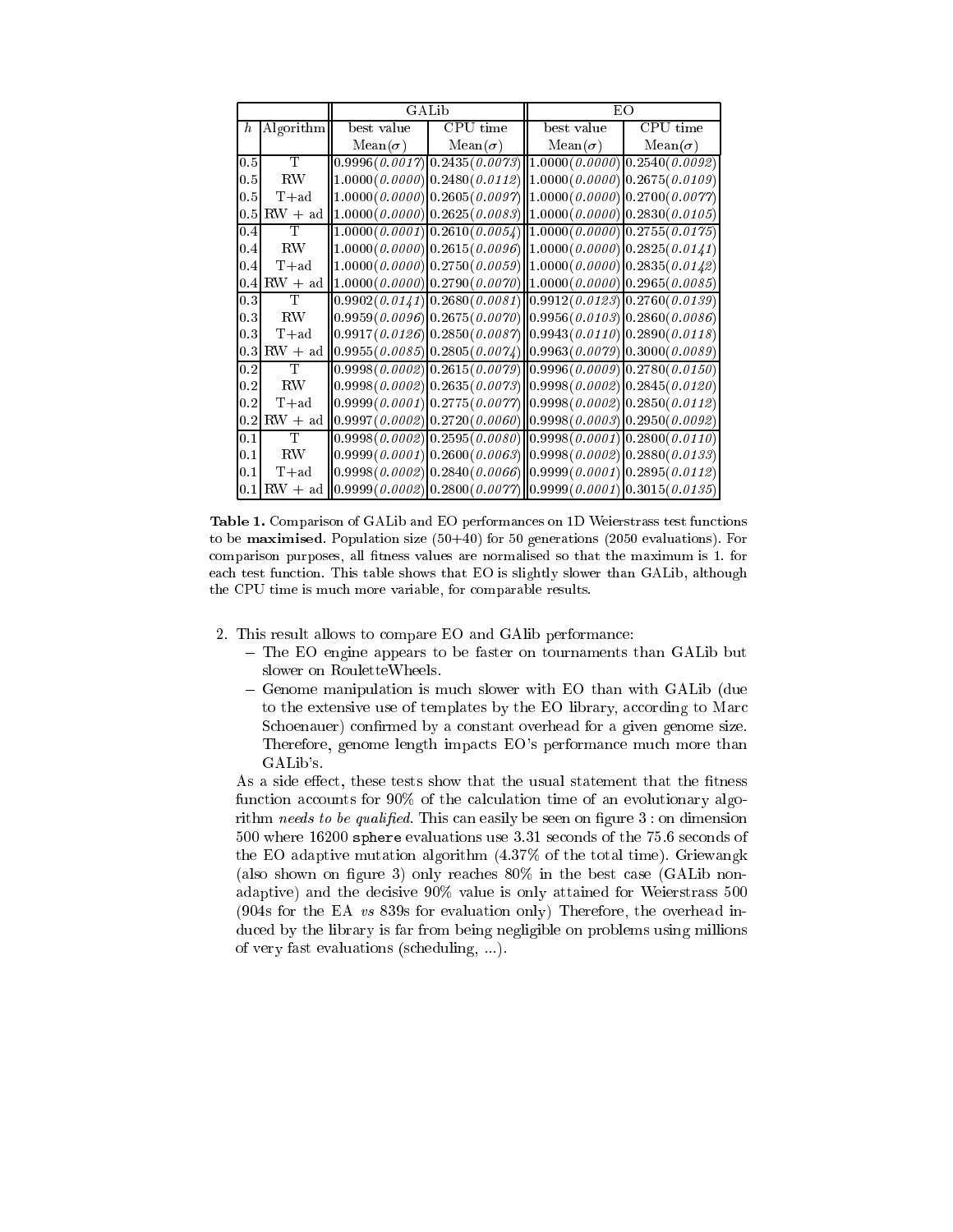|                  |           |                                                                          | GALib                                                                                                                                                               | EО             |                  |
|------------------|-----------|--------------------------------------------------------------------------|---------------------------------------------------------------------------------------------------------------------------------------------------------------------|----------------|------------------|
| $\boldsymbol{h}$ | Algorithm | best value                                                               | CPU time                                                                                                                                                            | best value     | CPU time         |
|                  |           | $Mean(\sigma)$                                                           | Mean( $\sigma$ )                                                                                                                                                    | $Mean(\sigma)$ | Mean( $\sigma$ ) |
| 0.5              | T         | 0.9998(0.0005)                                                           | $\left[2.6240\right]\left(0.0213\right)\right]$ $\left[1.0000\right]\left(0.0000\right)\left[2.5835\right]\left(0.046\right)$                                       |                |                  |
| 0.5              | RW        | 1.0000(0.0000)                                                           | $[2.6305(0.0150)]]1.0000(0.0000)$ $[2.7830(0.0517)$                                                                                                                 |                |                  |
| 0.5              | $T + ad$  | lo.9999( <i>0.0002</i> )                                                 | $\left[2.8035\left(\frac{\theta.0096}{\theta}\right)\right]\left[1.0000\left(\frac{\theta.0001}{\theta}\right)\right]2.6960\left(\frac{\theta.0443}{\theta}\right)$ |                |                  |
| 0.5              | $RW + ad$ | (1.0000(0.0001))                                                         | $\left[2.8040\left(\right.0.0086\right)\right]$ $\left[1.0000\left(\right.0.0000\right)\right]$ $\left[2.8845\left(\right.0.0565\right)\right]$                     |                |                  |
| 0.4              | T         | l0.9996( <i>0.0012</i> )                                                 | $(2.7900(0.0148)  0.9995(0.0018) 2.7480(0.0662))$                                                                                                                   |                |                  |
| 0.4              | RW        |                                                                          | $1.0000(0.0002)[2.8055(0.0150)][1.0000(0.0000)[2.9395(0.0329)]$                                                                                                     |                |                  |
| 0.4              | $T + ad$  |                                                                          | $1.0000(0.0001)[2.9775(0.0126)][0.9999(0.0002)[2.8555(0.0439)]$                                                                                                     |                |                  |
| 0.4              | $RW + ad$ | (0.9998(0.0002))                                                         | $[2.9645(0.0092)]]0.9998(0.0001)]3.0620(0.0275)$                                                                                                                    |                |                  |
| 0.3              | T         |                                                                          | $[0.9943(0.0072)[2.9015(0.0250)[0.9988(0.0023)[2.7915(0.0524)]$                                                                                                     |                |                  |
| 0.3              | RW        |                                                                          | $[0.9993(0.0031)[2.8950(0.0112)][0.9983(0.0047)]3.0050(0.0285)]$                                                                                                    |                |                  |
| 0.3              | $T + ad$  |                                                                          | $[0.9975(\theta.0045)]3.0345(\theta.0107)  0.9966(\theta.0061) 2.9020(\theta.0312)$                                                                                 |                |                  |
| 0.3              |           | RW + ad $(0.9974(0.0009)(3.0180(0.0093)) 0.9958(0.0051)(3.1380(0.0331))$ |                                                                                                                                                                     |                |                  |
| 0.2              | T.        |                                                                          | $[0.9992(\textit{ 0.0011})   2.8435(\textit{ 0.0276})  0.9994(\textit{ 0.0005})   2.7880(\textit{ 0.0417})$                                                         |                |                  |
| 0.2              | RW        |                                                                          | $[0.9985(0.0013) \, 2.8785(0.0115) \, 0.9989(0.0012) \, 2.9880(0.0273)$                                                                                             |                |                  |
| 0.2              | $T + ad$  | (0.9985(0.0014))                                                         | $\left 2.9965(0.0146)  0.9983(0.0014)  2.8780(0.0339)\right $                                                                                                       |                |                  |
| 0.2              |           | RW + ad $(0.9965(0.0020))$                                               | $[2.9875(0.0109)]]0.9970(0.0020)]3.0815(0.0255)$                                                                                                                    |                |                  |
| 0.1              | T         |                                                                          | $[0.9995(\textit{0.0003})[2.8460(\textit{0.0227})][0.9992(\textit{0.0006})[2.8395(\textit{0.0474})]$                                                                |                |                  |
| 0.1              | RW        |                                                                          | $[0.9988(0.0006)[2.9040(0.0227)][0.9988(0.0005)[3.0115(0.0300)]$                                                                                                    |                |                  |
| 0.1              | $T + ad$  |                                                                          | $[0.9990(0.0005)   3.0445(0.0206)    0.9988(0.0007)   2.9135(0.0508)$                                                                                               |                |                  |
| 0.1              | RW.       | $+$ ad $(0.9986(0.0008)(3.0410(0.0089)(0.9988(0.0007)(3.1175(0.0417))$   |                                                                                                                                                                     |                |                  |

Table 2. Comparison of GALib and EO performances on 2D Weierstrass test functions to be maximised. Population size (150+120) for 100 generations (12150 evaluations). For comparison purposes, all fitness values were normalised so that the maximum is 1. for each test function. This table shows that EO is faster than GALib on tournaments, but slower on RouletteWheels, for omparable results.

The general conclusion of this paper is that EASEA allowed to create comparable EAs using different evolutionary libraries out of the same .ez files, showing that the concept is working apparently correctly. This sound basis allows to infer that more specific features of a library are equally well implemented by EASEA, which should therefore be considered as a useable EA specification language.

Future work on EASEA testben
hes will try to evaluate the quality of JAVA implementations on the DREAM $[6]$  and try to elaborate significant tests on specific features. A consequence of the present work is that potential users can find many implementation examples on the EASEA web page[1], where the EASEA Millennium Edition (v0.6c) compiler and its manual are available.

## Referen
es

- 1. EASEA MILLENNIUM EDITION (v0.6c) page: http://www-rocq.inria.fr/EASEA/.
- 2. EVONET home page: http://www.evonet.polytechnique.fr.
- 3. EO home page: http:/eodev.sour
eforge.net.
- 4. P. Stearns,  $AL\overline{ex}$  & AYacc home page: http://www.bumblebeesoftware.com Bumblebee Software Ltd.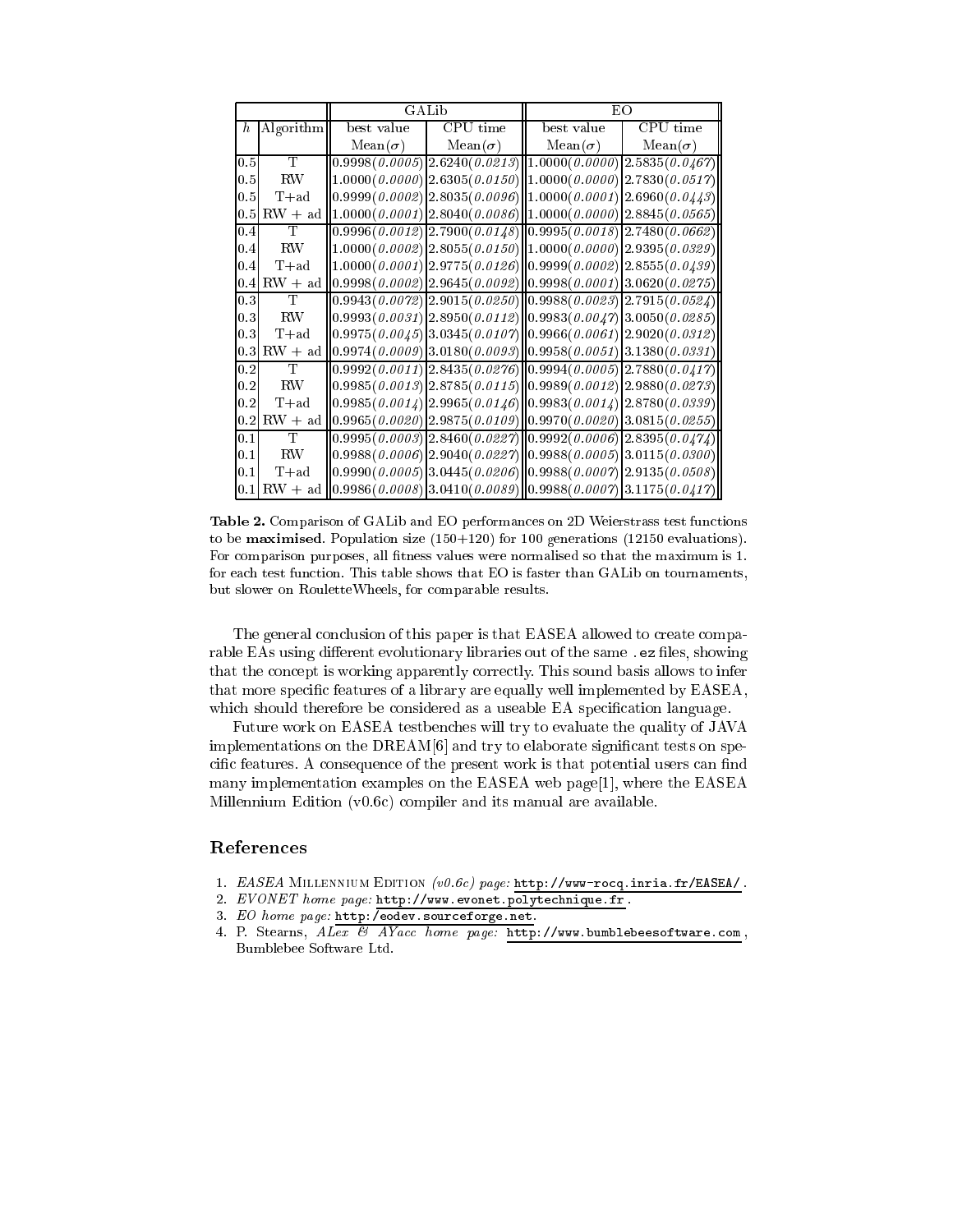| $\hbar$ | best value                              | CPU time                                            |
|---------|-----------------------------------------|-----------------------------------------------------|
|         | $Mean(\sigma)$                          | Mean( $\sigma$ )                                    |
|         |                                         | $[0.5 \, 0.9820 \, (0.0096) \, 0.0593 \, (0.0016)]$ |
|         | [0.4] 0.9712(0.0100) 0.0525(0.0013)     |                                                     |
|         | $[0.3]0.9643(0.0072)$ $[0.0416(0.0007)$ |                                                     |
|         | [0.2]0.9996(0.0004)[0.0283(0.0007)]     |                                                     |
|         |                                         | $[0.1]0.9999(0.0001)$ $[0.0153(0.0003)]$            |

<sup>h</sup> best value CPU time  $\text{Mean}(\sigma)$  | Mean $(\sigma)$  $0.5 \, 0.5447 \, (0.0072) \, 0.2021 \, (0.0010)$  $0.4 \, 0.4469 \, (0.0061) \, 0.1472 \, (0.0016)$  $0.3 \, 0.3526 \, (0.0034) \, 0.0895 \, (0.0009)$  $0.2 \, 0.2581 \, 0.0005$   $0.0422 \, 0.0005$  $0.1 \, 0.1381 \, 0.0001 \, 0.0126 \, 0.0008$ 

Table 3. Normalised results on a home-made Random Sear
h on 1D Weierstrass fun
tions for 2050 evaluations (as for table 1). GALib and EO find better results than the RS. A relatively onstant overhead of nearly 0.3 se
onds is added by both libraries.

Table 4. Normalised results on a home-made Random Sear
h on 2D Weierstrass fun
tions for 12150 evaluations (similar to table 2). CPU times are still very small but on 12150 evaluations, both libraries show a roughly onstant overhead of nearly 3 se
onds !



Fig. 3. Percentage of CPU time spent on fitness computation with respect to total CPU time, below the horizontal axis, CPU times for one fitness computation are specified.

- 5. M. Wall, GAlib home page: http://www.mit.edu/people/moriken/doc/galib.
- 6. B. Paechter, T. Baeck, M. Schoenauer, A.E. Eiben, J.J. Merelo, and T. C. Fogarty, "A Distributed Resource Evolutionary Algorithm Machine," Proc. of CEC 2000.
- 7. I. Landrieu, B. Naudts, "An Object Model for Search Spaces and their Transformations,"EA'99 onferen
e, Springer Verlag LNCS 1829, Fran
e, 1999.
- 8. B. Leblanc and E. Lutton, "Bitwise regularity and GA-hardness", ICEC 98, May 5-9, An
horage, Alaska.
- 9. E. Lutton and J. Lévy Véhel, "Hölder functions and Deception of Genetic Algorithms", IEEE trans. on Evolutionary omputation, Vol 2, No 2, pp. 56-72, 1998.
- 10. Z. Michalewicz, "Genetic Algorithms + Data Structures = Evolution Programs", Springer Verlag, 1992.
- 11. N. J. Radcliffe, "Forma Analysis and Random Respectful Recombination," ICGA'91, pp. 222-229, 1991.
- 12. N. J. Radcliffe and P. D. Surry, "Fitness variance of formae and performance predi
tion," FOGA'95, pp. 51-72, Morgan Kaufmann publ., 1995.
- 13. H.-P. Schwefel, "Collective phenomena in evolutionary systems", 31st annual meeting int. society for general system research, Vol 2, pp. 1025-1033, Budapest, 1987.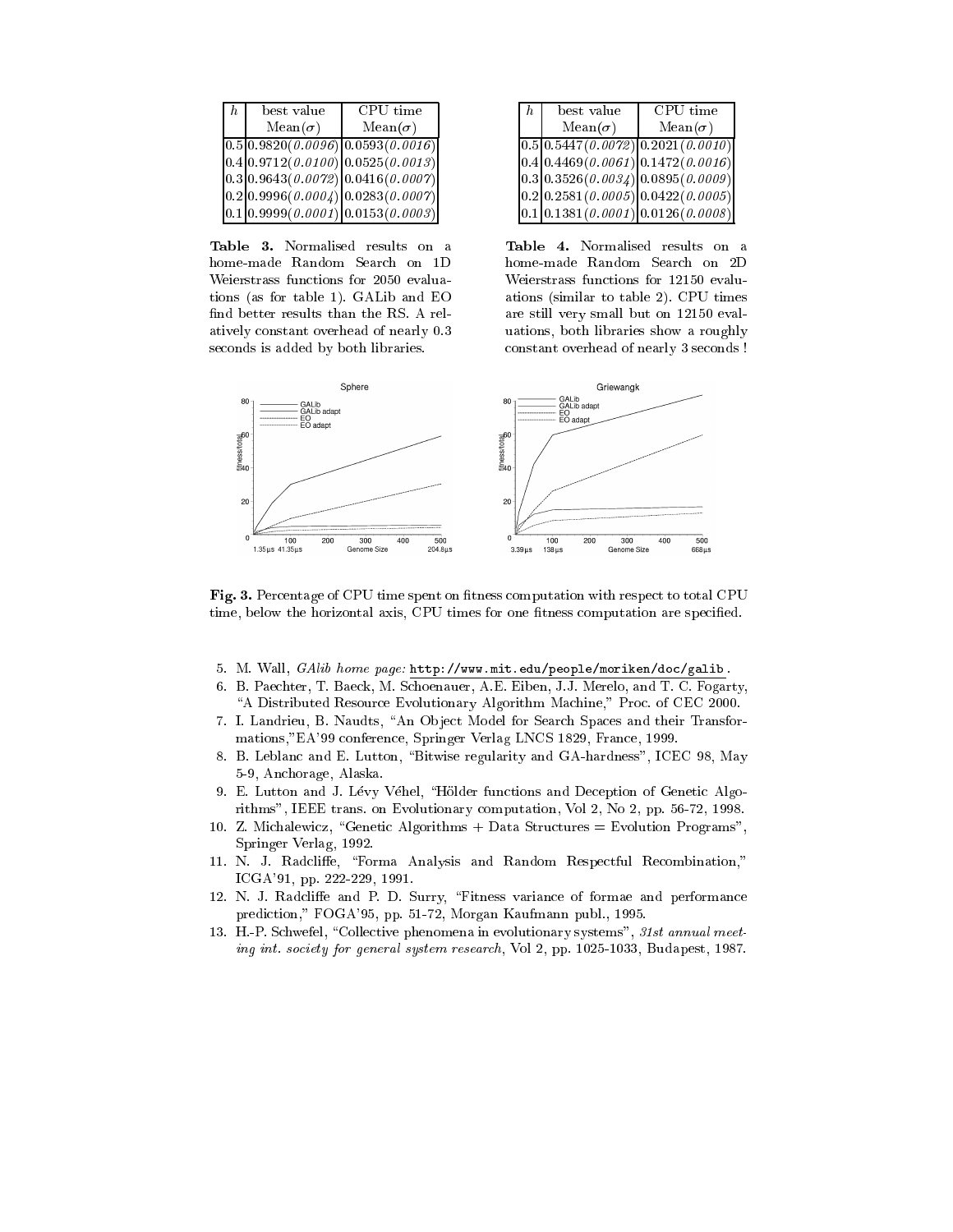- 14. H.-P. Schwefel, "Numerical Optimisation of Computer Models". John Wiley & Sons, New-York, 1981. 1995 - 2nd edition.
- 15. P. D. Surry and N. J. Radcliffe, "Formal Algorithms  $+$  Formal Representation  $=$ Sear
h Strategies," PPSN'96, Springer Verlag LNCS 1141, pp. 366-375, 1996.
- 16. P. D. Surry, "A Prescriptive Formalism for Constructing Domain-Specific Evolutionary Algorithms," PhD thesis, Univ. of Edinburgh, 1998.

## $APPENDIX: weiermax. ez file$

```
*define ITER 50
  #define Abs(x) ((x) < 0 ? -(x) : (x))
  #define MAX(x, y) ((x)>(y)?(x):(y))#define MIN(x,y) ((x){\langle} (y){?}(x):(y))#define SIGMA 0.1 /* mutation parameter */
  double h=0.5, MaxTheo=0.;
\end
\ddot{\phantom{a}}\User fun
tions:
 double WM(double h,double y){
                                                /* Weierstrass-mandelbrot function */
    double val=0., b=2.;
    for (int i=0;i<ITER;i++) val += pow(b,-(double)i*h) * sin(pow(b,(double)i)*y);
    return (MaxTheo - Abs(val));
 T
  }
\eta\ddot{\phantom{a}}\Initialisation fun
tion:
  if (arg
>1) h = (double)atof(argv[1℄);
  else {fprintf(state); (state); (void)s {\ndight}{\news}} (void)s {\news}} (void)s {\news}} (void)s {\news}} (v
  for (int i=0;i<ITER;i++) MaxTheo+= pow(2.,-(double)i*h); // a majoration for the WM fun
tion
  for the following derivative exponent in \mu and \mu at \mu at \mu, \mu, \mu, \mu, \mu, \mu, \mu, \mu, \mu, \mu, \mu, \mu, \mu, \mu, \mu, \mu, \mu, \mu, \mu, \mu, \mu, \mu, \mu, \mu, \mu, \mu,
\end{bmatrix}\mathcal{L} . The contract of \mathcal{L}\User 
lasses :
  GenomeClass { double x; }
\end
\GenomeClass::initialiser : // "initializer" is also accepted
  Genome.x=random(-1, 1.);
\end
\GenomeClass::
rossover :
  double alpha = (double) random(0., 1.); // barycentric crossoverif (&child2) child2.x = alpha*parent2.x + (1.-alpha)*parent1.x;
\ddot{\phantom{a}}\GenomeClass::mutator : // Must return the number of mutations
  Genome.x +=SIGMA*(double) random(-1.,1.);Genome.x = MAX(-1., MIN(1., Genome.x)); // to stay inside [-1,1]return 1;
\eta\mathcal{L} . The contract of \mathcal{L}\GenomeClass::evaluator : // Returns the s
ore
 return (WM(h,Genome.x));
\verb|\end|fprintf(stderr, "Best value = %f at x = %f\n", WM(h, Genome.x), x);
\end
\Default run parameters : // Please let the parameters appear in this order Number of generations : 50 // NB_GEN
 Number of generations : 50
  Mutation probability : 1 // MUT_PROB<br>Crossover probability : 1 // XOVER_PROB
  Crossover probability : 1 // XOVER_PR<br>Population size : 50 // POP_SIZE
 Population size : 50Selection operator : Tournament // RouletteWheel, Deterministic, Ranking, Random
 Offspring population size : 80% // 40%
  n-partiment strategy : Plus // Comma, Perasjevall, Commandateur<br>Discarding operator : Worst // Best, Tournament, Parent, Random
  Evaluator goal : Maximise // Minimise
Elitism : \bar{0}n // Off \end
  Elitism : On
\ddot{\phantom{a}}
```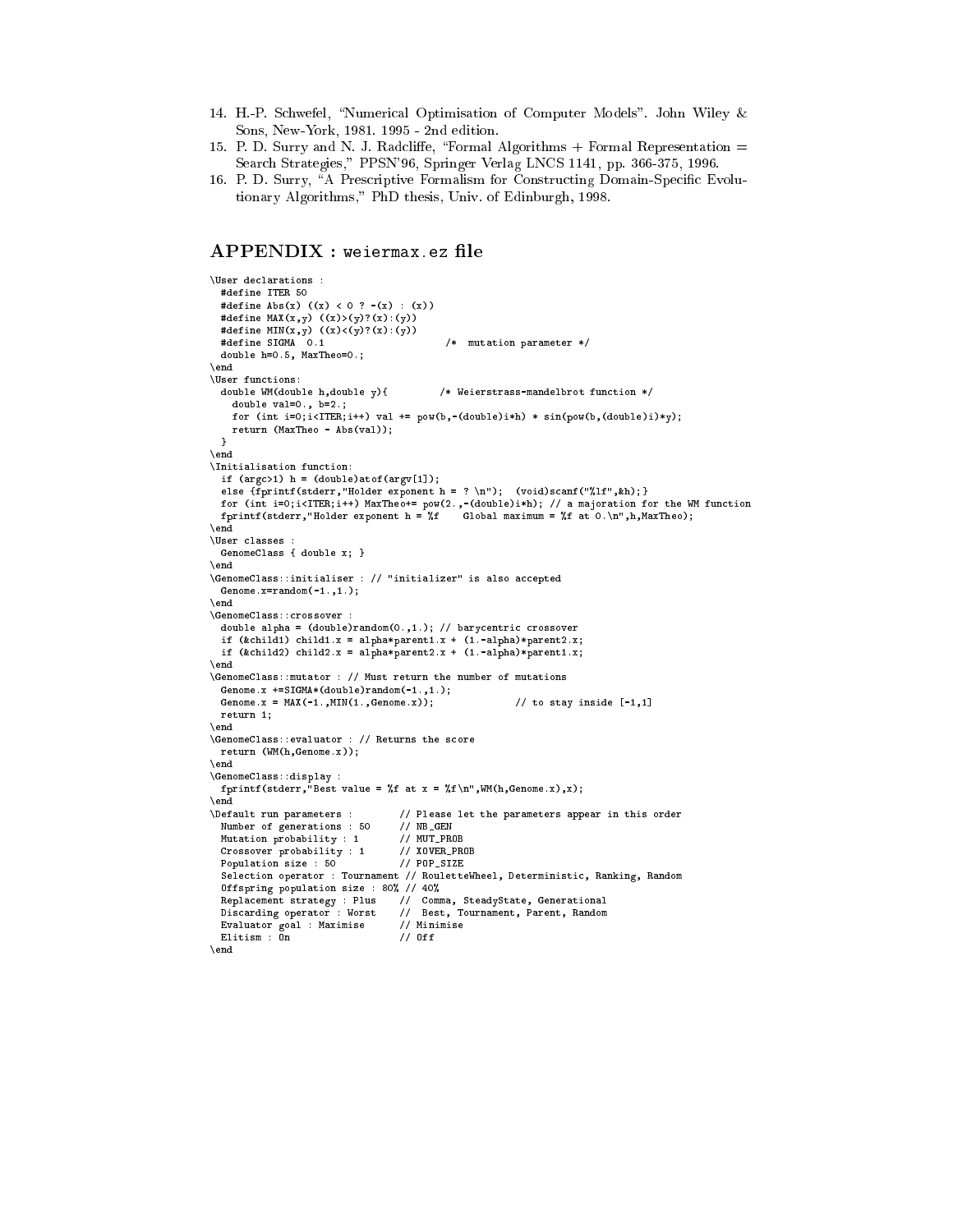|                  |                                |               | GALib           |                            | EO                            |                 |
|------------------|--------------------------------|---------------|-----------------|----------------------------|-------------------------------|-----------------|
| $\boldsymbol{n}$ | Function<br>Alg.               |               | best value      | CPU time                   | best value                    | CPU time        |
|                  |                                |               | $Mean(\sigma)$  | $Mean(\sigma)$             | $Mean(\sigma)$                | $Mean(\sigma)$  |
| 3                | Sphere                         | T             | 0.000(0.000)    | 1.268(0.059)               | 0.000(0.000)                  | 6.138(0.124)    |
| 3                | Sphere                         | $T + ad$      | 0.000(0.000)    | 2.912(0.070)               | 0.000(0.000)                  | 13.46(0.110)    |
| 10               | Sphere                         | T             | 0.000(0.000)    | 1.398(0.044)               | 0.000(0.000)                  | 6.300(0.077)    |
| 10               | Sphere                         | $T + ad$      | 0.000(0.000)    | 3.631(0.030)               | $\ket{0.000(\textit{0.000})}$ | 13.66 (0.166)   |
| 50               | Sphere                         | T             | 0.079(0.019)    | 1.804(0.009)               | 0.077(0.016)                  | 6.502(0.053)    |
| 50               | Sphere                         | $T + ad$      | 0.000(0.000)    | 8.007(0.043)               | 0.003(0.001)                  | 18.60(0.096)    |
| 100              | Sphere                         | T             | 0.328(0.051)    | 2.239(0.026)               | 0.339(0.052)                  | 6.911(0.069)    |
| 100              | Sphere                         | $_{\rm T+ad}$ | 0.046(0.058)    | 13.55(0.089)               | 0.082(0.025)                  | 24.91(0.078)    |
| 500              | Sphere                         | Τ             | 3.429(0.382)    | 5.627(0.076)               | 3.261(0.293)                  | 10.91(0.076)    |
| 500              | Sphere                         | $T + ad$      | 2.832(0.728)    | 57.48(0.125)               | 2.979(0.521)                  | 75.62(0.158)    |
| 3                | <b>AckleyPath</b>              | T             | 0.000(0.000)    | 1.361(0.032)               | $ 0.000(\mathit{0.000})$      | 6.606(0.098)    |
| 3                | $\text{AcknowledleyPath}$ T+ad |               | 0.000(0.000)    | 2.884(0.068)               | 0.000(0.000)                  | 13.47(0.129)    |
| 10               | AckleyPath                     | Τ             | 1.038(0.826)    | 1.557(0.015)               | 0.915(0.672)                  | 6.454(0.047)    |
| 10               | AckleyPath                     | $T + ad$      | 0.057(0.251)    | 3.753(0.068)               | 0.000(0.000)                  | 13.91(0.072)    |
| 50               | AckleyPath                     | T             | 6.139(0.617)    | 2.239(0.046)               | (6.043(0.569))                | 7.114(0.074)    |
| 50               | $\text{AcknowledleyPath}$ T+ad |               | 4.249(1.289)    | 8.435(0.080)               | 4.048(0.759)                  | 19.18 (0.137)   |
| 100              | AckleyPath                     | Τ             | 7.796(0.386)    | 2.996(0.039)               | 7.633(0.381)                  | 7.910(0.080)    |
| 100              | AckleyPath                     | $T + ad$      | 6.632(1.062)    | 14.26(0.069)               | 6.403(0.900)                  | 25.88(0.167)    |
| 500              | AckleyPath                     | T             | 10.02(0.364)    | 9.030(0.082)               | 9.908(0.390)                  | 14.34(0.069)    |
| 500              | $AcknowledleyPath T+a$ d       |               | 10.04(0.611)    | 60.86(0.160)  9.885(0.596) |                               | 79.47 $(0.279)$ |
| 3                | Griewangk                      | Τ             | 0.003(0.004)    | 1.403(0.037)               | $0.002$ ( $0.003$ )           | 7.021(0.308)    |
| 3                | Griewangk                      | $T + ad$      | 0.000(0.001)    | 2.892(0.073)               | 0.002(0.003)                  | 15.04(0.651)    |
| 10               | Griewangk                      | T             | 0.283(0.157)    | 1.598(0.069)               | 0.126(0.088)                  | 6.566(0.085)    |
| 10               | Griewangk                      | $T + ad$      | 0.053(0.048)    | 3.728(0.101)               | 0.012(0.011)                  | 14.23(0.169)    |
| 50               | Griewangk                      | T             | 8.242(2.461)    | 2.547(0.041)               | 8.129(1.240)                  | 7.378(0.055)    |
| 50               | Griewangk                      | $_{\rm T+ad}$ | 1.054 $(0.149)$ | 8.776(0.084)               | 1.190(0.123)                  | 19.36 (0.092)   |
| 100              | Griewangk                      | T             | 29.19(4.416)    | 3.744(0.041)               | 28.94(5.486)                  | 8.561(0.048)    |
| 100              | Griewangk                      | $T + ad$      | 5.175(4.182)    | 15.02(0.031)               | 8.097(2.884)                  | 26.32(0.103)    |
| 500              | Griewangk                      | T             | 299.8 (25.30)   | 12.95(0.061)               | [720.0(31.58)                 | 18.15(0.066)    |
| 500              | Griewangk                      | $T + ad$      | 239.2 (74.12)   | 64.79(0.146)               | 702.7(55.35)                  | 83.03 (0.157)   |

Table 5. Comparison on a set of test functions to be minimised, with a dimension (genome size)  $> 3$ . Population size (200+160) for 100 generations (16200 evaluations). The selfadaptive gaussian mutation is much slower although it gives much better results in some cases. On standard tournaments, EO is constantly 5 to 7 seconds slower than GALib, while on selfadaptive mutations, where mu
h more work is done on the genome, EO is in average 6 seconds slower on small genomes (dim 3) and 18 seconds slower on large genomes (dim 500), showing that the overhead of EO over GALib due to genome manipulation (selfadaptation) varies from 0 to 12 seconds.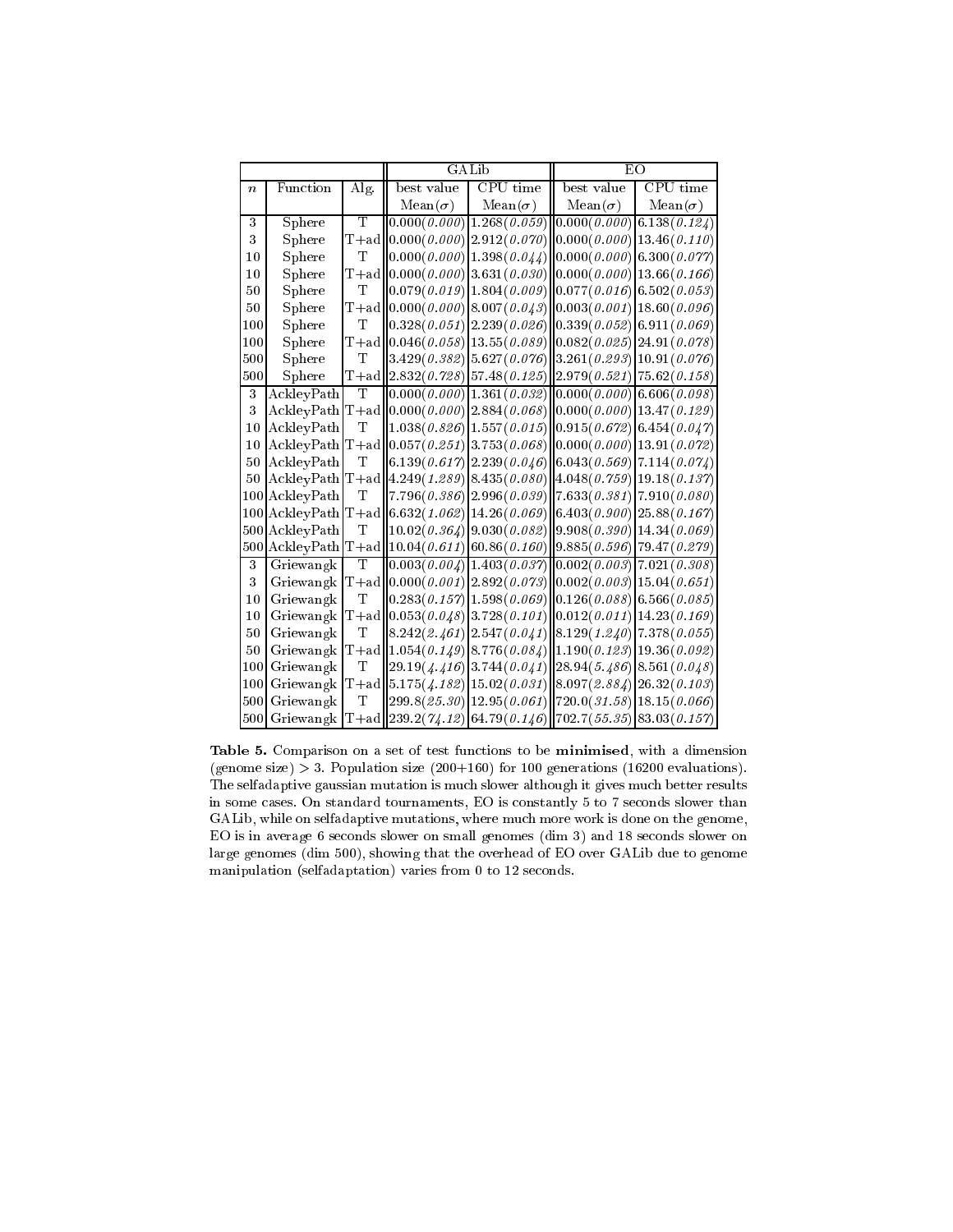|                  |                            | GALib              |                | EО                  |                |                |
|------------------|----------------------------|--------------------|----------------|---------------------|----------------|----------------|
| $\boldsymbol{n}$ | Function                   | Alg.               | best value     | CPU time            | best value     | CPU time       |
|                  |                            |                    | $Mean(\sigma)$ | $Mean(\sigma)$      | $Mean(\sigma)$ | $Mean(\sigma)$ |
| 3                | Rastrigin                  | T                  | 0.049(0.216)   | 1.313(0.046)        | 0.001(0.004)   | 7.317(0.212)   |
| 3                | Rastrigin                  | $T + ad$           | 0.000(0.000)   | 2.735(0.074)        | 0.049(0.216)   | 14.81(0.1855)  |
| 10               | Rastrigin                  | т                  | 4.374(2.145)   | 1.517(0.039)        | 3.229(1.333)   | 6.667(0.087)   |
| 10               | Rastrigin                  | $T + ad$           | 3.134(2.801)   | 3.577(0.078)        | 2.039(1.315)   | 14.39(0.146)   |
| 50               | Rastrigin                  | т                  | 179.5 (18.89)  | 2.197(0.042)        | 172.5(20.70)   | 7.310(0.091)   |
| 50               | Rastrigin                  | $T + ad$           | 23.35 (6.926)  | 8.382(0.076)        | 32.86(8.383)   | 19.61(0.182)   |
| 100              | Rastrigin                  | т                  | 548.7(32.55)   | 2.945(0.017)        | 528.2(37.45)   | 8.081(0.070)   |
| 100              | Rastrigin                  | $T + ad$           | 143.3 (29.55)  | 14.20(0.071)        | 199.5(37.33)   | 26.12(0.135)   |
| 500              | Rastrigin                  | T                  | 4035(84.44)    | 8.971(0.086)        | 4026(83.80)    | 14.43 (0.072)  |
| 500              | Rastrigin                  | $T + ad$           | 2677(656.5)    | 60.78(0.135)        | 2629(364.2)    | 79.33(0.211)   |
| 3                | Rosenbrock                 | T                  | 1.221(0.019)   | 1.314(0.024)        | 1.217(0.013)   | 6.287(0.061)   |
| 3                | Rosenbrock                 | $T + ad$           | 1.207(0.000)   | 2.754(0.089)        | 1.207(0.001)   | 13.38(0.146)   |
| 10               | Rosenbrock                 | т                  | 9.563(0.882)   | 1.452(0.034)        | 10.02(0.454)   | 6.381(0.069)   |
| 10               | Rosenbrock T+ad            |                    | 9.051(0.528)   | 3.661(0.074)        | 9.115(0.331)   | 13.82(0.098)   |
| 50               | Rosenbrock                 | т                  | 94.01 (10.05)  | $1.930(\theta.033)$ | 99.54(11.49)   | 6.775(0.038)   |
| 50               | Rosenbrock                 | $_{\mathrm{T+ad}}$ | 50.10(0.870)   | (8.153(0.063))      | 52.95(1.987)   | 18.76(0.115)   |
| 100              | Rosenbrock                 | Т                  | 252.0(24.50)   | 2.475(0.042)        | 248.7(24.03)   | 7.344(0.053)   |
|                  | $100$ Rosenbrock $T+ad$    |                    | 126.7(10.53)   | 13.77(0.091)        | 144.6 (18.93)  | 25.12(0.107)   |
|                  | $500$ Rosenbrock           | T                  | 1942(196.9)    | 6.676(0.083)        | 3809(170.8)    | 11.96(0.047)   |
|                  | $500$ Rosenbrock T+ad      |                    | 1846(305.4)    | 58.53(0.128)        | 3036(538.8)    | 76.72(0.195)   |
| 3                | Schwefel                   | Τ                  | 52.77(67.20)   | 1.345(0.029)        | 35.72(54.22)   | 6.702(0.279)   |
| 3                | Schwefel                   | $T + ad$           | 41.45(56.49)   | 2.706(0.080)        | 22.56(45.34)   | 14.61(0.203)   |
| 10               | Schwefel                   | Т                  | 1518(242.1)    | 1.600(0.032)        | 1626(236.3)    | 6.800 (0.144)  |
| 10               | Schwefel                   | $T + ad$           | 1466(192.5)    | 3.640(0.060)        | 1505(314.7)    | 14.97(0.276)   |
| 50               | Schwefel                   | T                  | 12885(1010)    | 2.510(0.043)        | 13412(859.6)   | 7.747(0.090)   |
| 50               | Schwefel                   | $T + ad$           | 10372(1255)    | 8.670(0.081)        | 13163(2078)    | 20.91(0.411)   |
| 100              | Schwefel                   | T                  | 29442(1580)    | 3.580(0.042)        | 30894(1609)    | 8.860 (0.129)  |
| 100              | Schwefel                   | $T + ad$           | 24860(3573)    | 14.79(0.018)        | 27651(4078)    | 27.85 (0.402)  |
| 500              | Schwefel                   | T                  | 182339(4546)   | 11.99(0.077)        | 183457(3638)   | 17.74 (0.128)  |
| 500              | Schwefel                   | $T + ad$           | 157329 (14000) | 63.82 $(0.149)$     | 176812(13422)  | 83.69 (0.492)  |
| 3                | Weierstrass                | Τ                  | 0.331(0.303)   | 6.628(0.412)        | 0.312(0.345)   | 12.36(0.205)   |
| 3                | Weierstrass                | $T + ad$           | 0.242(0.262)   | 8.000 (0.149)       | 0.601(0.338)   | 20.04(0.150)   |
| 10               | Weierstrass                | т                  | 5.493 (2.093)  | 18.32(0.167)        | 5.299(1.509)   | 24.31(0.397)   |
| 10               | Weierstrass                | $T + ad$           | 4.999 (1.938)  | 20.42(0.061)        | 6.525(1.288)   | 32.69(0.245)   |
| 50               | Weierstrass                | T                  | 48.87 (7.055)  | 85.58(0.132)        | 37.85(4.086)   | 90.48(0.114)   |
| 50               | Weierstrass                | $T + ad$           | 41.26(5.506)   | 91.81(0.089)        | 42.21(3.516)   | 103.7(0.117)   |
| 100              | Weierstrass                | T                  | 93.46 (11.15)  | 168.7(0.115)        | 87.36(4.366)   | 173.5(0.099)   |
| 100              | Weierstrass                | $T + ad$           | 89.67(5.229)   | 181.0(0.089)        | 94.11(5.757)   | 192.7(0.183)   |
| 500              | Weierstrass                | т                  | 539.3 (17.25)  | 838.6(3.744)        | 524.9(7.661)   | 838.8 (0.133)  |
|                  | $500$ Weierstrass $T + ad$ |                    | 547.4(17.44)   | 894.5(0.147)        | 553.0(14.10)   | 904.6(0.940)   |

Table 6. Comparison of GALib and EO performances on a set of test functions to be **minimised**, dimension  $> 3$ . Population size (200+160) for 100 generations (16200 evaluations). Results are fairly omparable, (although often slightly better for EO), showing that both libraries work the same way on the same settings. However, results are strangely worse and more errati (huge sigma) for EO than for GALib on Griewangk and Rosenbro
k 500.